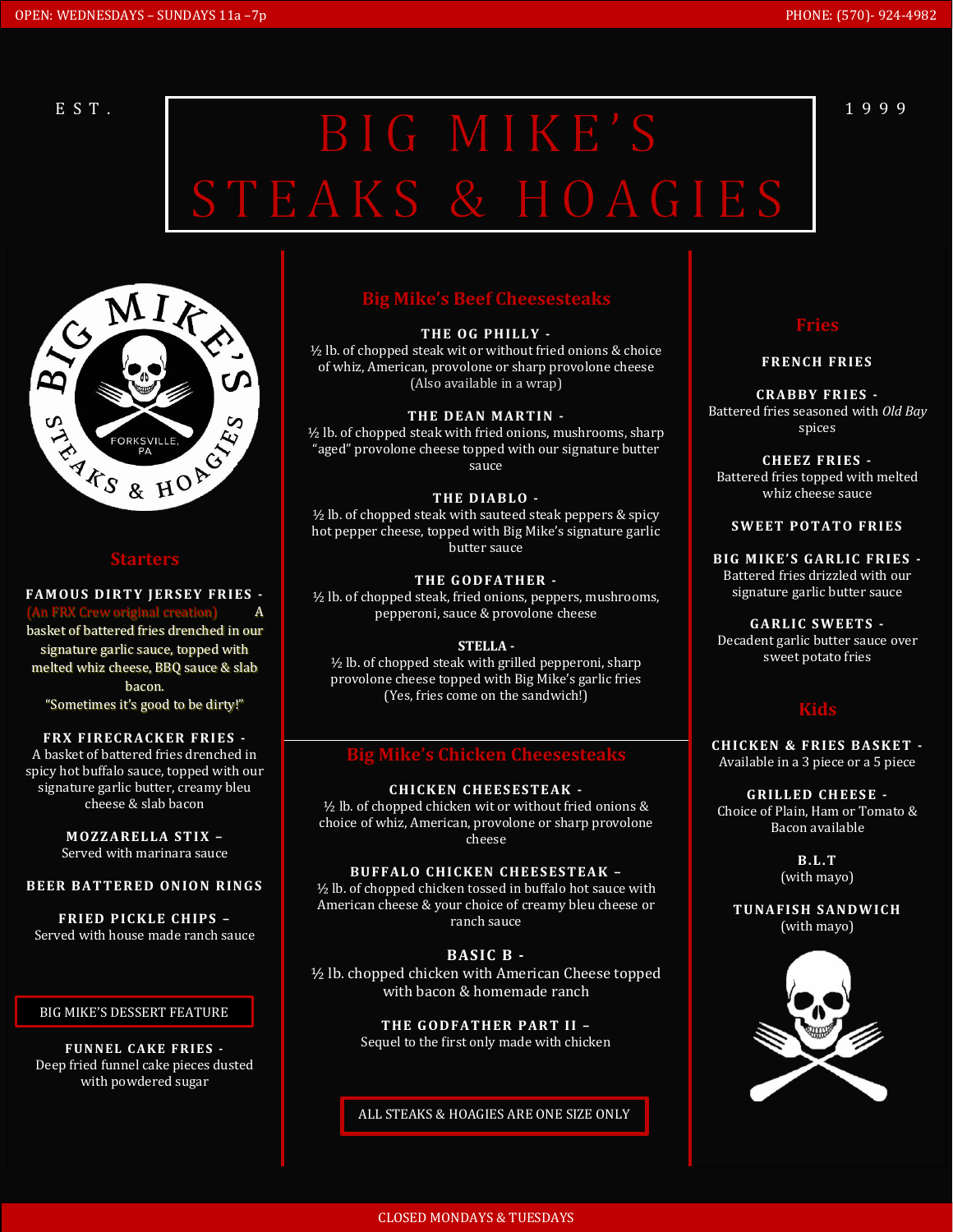# EST. BIG MIKE'S<sup>1999</sup> STEAKS & HOAGIES



## **About**

Big Mike's Steaks & Hoagies brings the taste of South Philly to the mountains! Located at the historic Forksville General Store Big Mike and the FRX Crew have been serving up our famous cheesesteaks and hoagies for over the past 20 years. Declared one of  $\sigma$  our cheesesteaks cannot be beat! Come try one today and enjoy our water front seating with a breathtaking view of the Loyalsock Creek and covered bridge backed by the Endless Mountains!



**Big Mike's Cold Cut Hoagies** (ONE SIZE ONLY)

**ITALIAN HOAGIE -**Geneoa salami, spicy capicola ham, coteghino & provolone cheese topped with LTO & your choice of mayo or olive oil

**AMERICAN HOAGIE -**Geneoa salami, cooked ham & American cheese topped with LTO & your choice of mayo or olive oil

> **HAM & CHEESE HOAGIE -**Cooked ham, LTO & choice of cheese

**TURKEY & CHEESE HOAGIE -**Deli sliced turkey breast, LTO & choice of cheese

**TUNA HOAGIE -**Prepared tunafish with mayo, LTO & choice of cheese

**THE PAISAN -**Prosciutto, spicy capicola, sharp provolone cheese, topped with LTO & roasted red peppers in garlic & olive oil

**TU R KE Y C LU B WR AP –** Deli sliced turkey breast, slab bacon, lettuce tomato & mayo

**GRILLED CHICKEN WRAP -**Grilled chicken breast topped with lettuce, tomato, onion & choice of ranch or caesar

**BUFFALO CHICKEN WRAP -**Crispy chicken tossed in spicy buffalo sauce topped with lettuce, tomato, onion, American cheese & choice of bleu cheese or ranch

**CRISPY HONEY CHICKEN WRAP -**Crispy chicken topped with lettuce, tomato, onion, provolone cheese & honey mustard

**CHI CK EN/ BAC ON/R A NC H WR AP –** Crispy chicken tossed in our homemade ranch sauce topped with American cheese & slab bacon

**TU NA WR A P –** Tunafish prepared with mayo, topped with lettuce, tomato, onion & choice of cheese

## **¡Viva la Veggie!** (ONE SIZE ONLY)

**THREE CHEESE VEGGIE HOAG IE –**

Swiss, American & provolone cheese topped with LTO & roasted red peppers in garlic & olive oil on a Philly roll

**THE VEGAN NEGAN -**Garlic sauteed spinach, fried onions, roasted red peppers & grilled mushrooms served on an oven baked Philadelphia roll topped with olive oil, balsamic glaze & spices

**THE PHONY PHILLY -**Fried onions, mushrooms & bell peppers topped with battered fries smothered in melted whiz cheese served on a Philadelphia roll

**G R IL LED CH ICK EN S A LA D –** Mixed greens, sweet peppers, onions, grape tomatoes, topped with grilled chicken breast & croutons

**BUFFALO CHICKEN SALAD -**Crispy chicken tossed in spicy buffalo sauce placed on top of mixed greens, sweet peppers, onions, grape tomatoes, American cheese & croutons

#### **THE D ON –**

Mixed greens topped with prepared tunafish, sharp provolone cheese, garlic roasted red peppers, tomatoes, onions & croutons

**CHEESESTEAK SALAD –**

Mixed greens topped with onion, sweet peppers, grape tomatoes, croutons & chopped grilled steak with American cheese